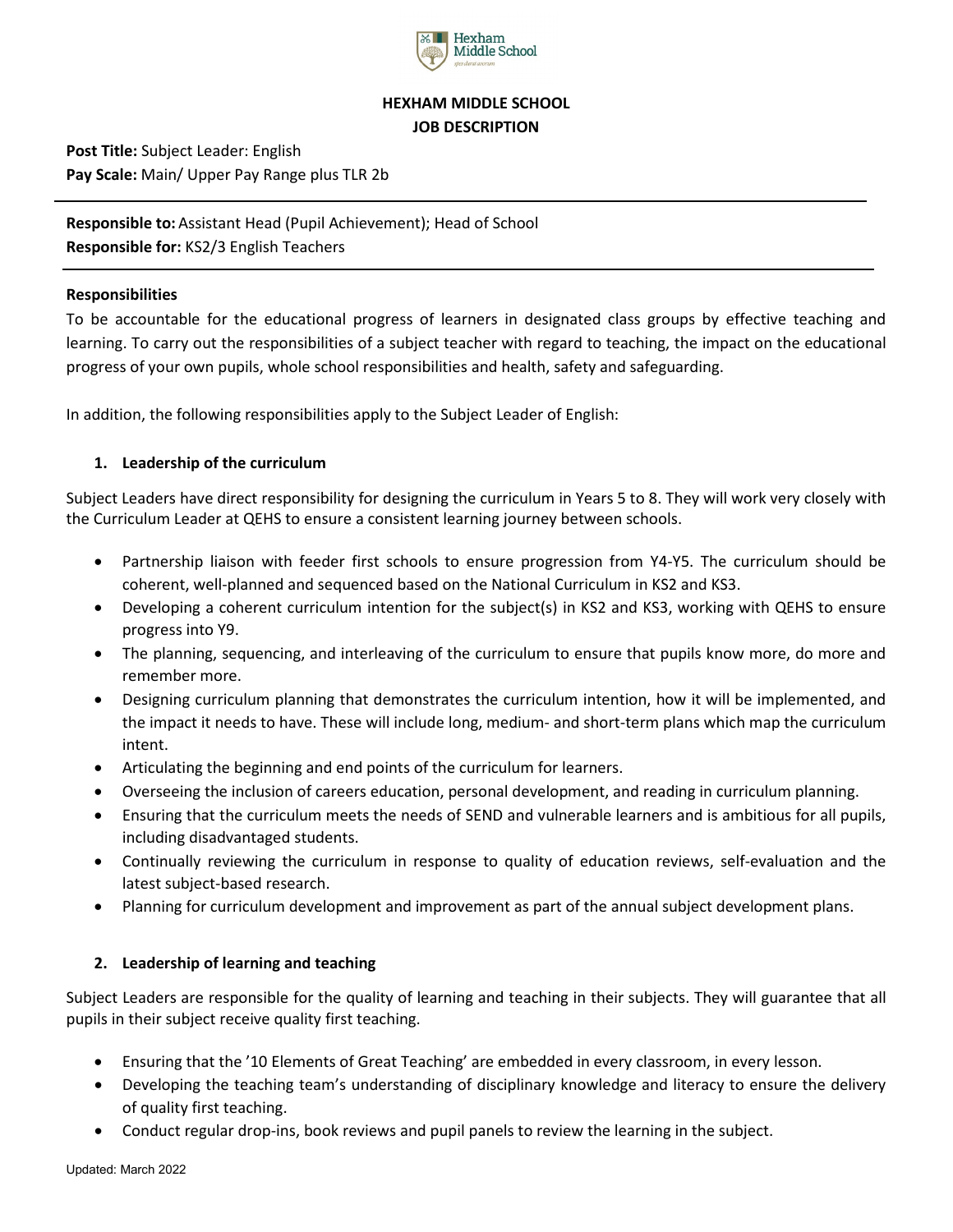- Lead the Quality of Education reviews in the subject through planning, co-ordination and providing timely and effective feedback to colleagues.
- Commit to their own professional learning to maintain an up to date understanding of their subject and pedagogy.
- Planning for improvements in learning and teaching as part of the annual subject development plans.
- Analyse data to plan for curriculum adaptations and academic support for individual/groups of pupils where needs are identified.
- Be responsive to the progress, achievement and attendance data of SEND and disadvantaged pupils.
- Ensure that the criteria are applied in your department for awarding attitudes to learning grades and quality assure consistency, using Class Charts to support this.
- Be responsible for ensuring that pupils behave in a calm and orderly manner in and out of lessons, particularly in areas where the subject or workspaces are located.
- Liaising with senior leaders and the pupil support/inclusion team on behavioural/ learning needs in their subject.
- Ensuring that everyone in the subject team follows the school's procedures in relation to attendance and behaviour.

## **3. Leadership and management of people**

Subject Leaders should establish a well-led, dynamic team who work collaboratively to ensure the best experiences and outcomes for all pupils.

- Responsible for performance management/ appraisal of teachers in their teams.
- Ensuring that staff can learn and develop through access to relevant continual professional development opportunities (both within school and through external providers).
- Allocate classes according to the needs of pupils and the relevant skills, and experience of staff.
- Liaise with the Head of School and the SLT link on timetabling and a staffing strategy.
- Recruit, select and induct any newly appointed members of staff to the team.
- Manage staff absence and cover (ensuring any work is set for absent colleagues).
- Liaise with HR on the management of staff absence.
- Supporting and developing either the ECT or ECT mentor in the subject.

#### **4. Management of resources and finance**

Subject Leaders will be responsible for departmental budgets and the oversight of the teaching areas and working spaces in their departments.

- Manage the subject capitation.
- Use the subject capitation to purchase resources for their subject/ teaching teams.
- Be responsible for the allocation of rooming and ensuring that issues relating to maintenance and resourcing are passed on to the appropriate staff.

## **5. Health and Safety and Safeguarding**

- Promote the safety and wellbeing of pupils at all times (in line with school safeguarding policies and training).
- Ensure that all health and safety procedures and guidance applicable to your subject and/or classes are followed.

#### **6. Other responsibilities**